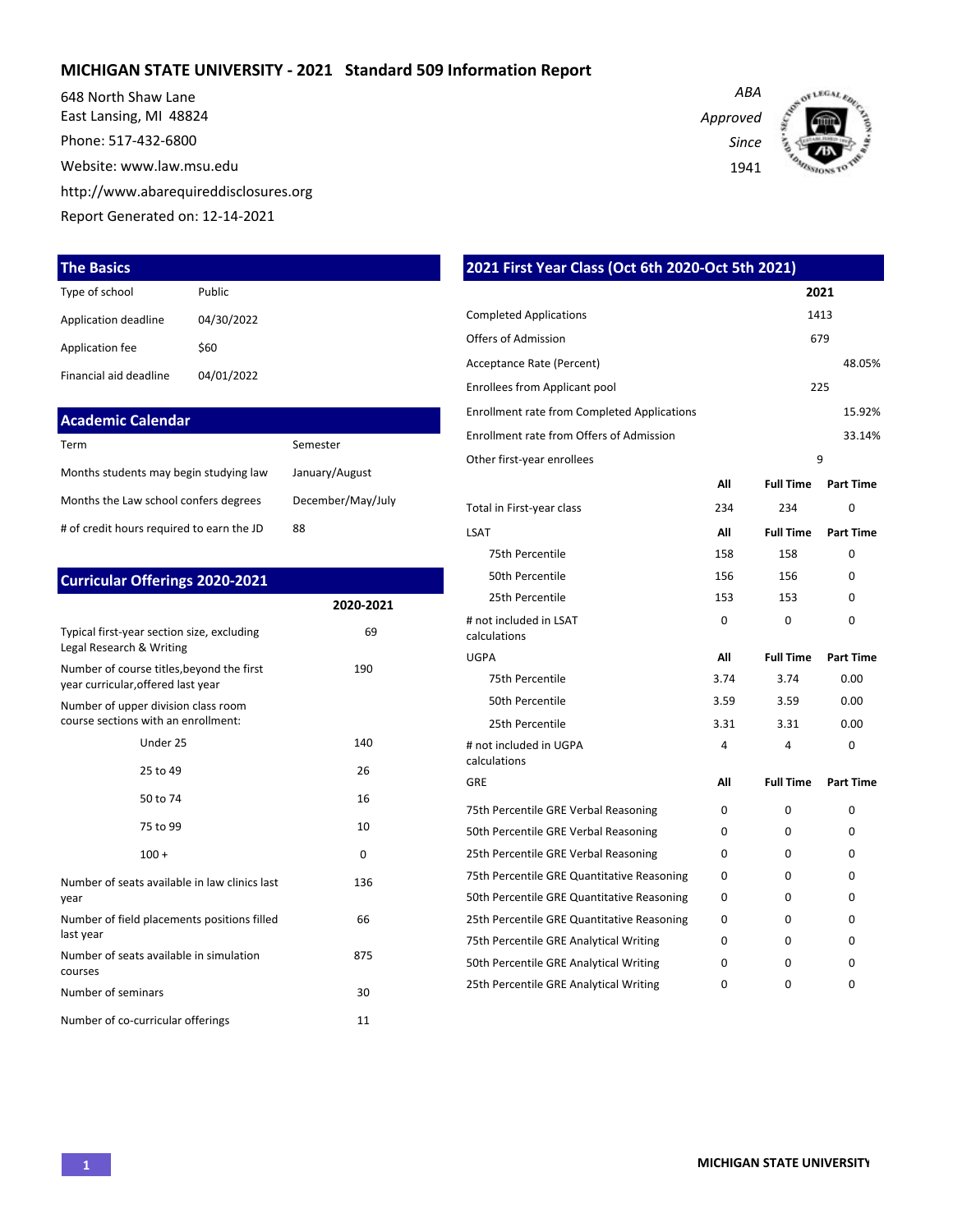| <b>J.D Enrollment as of October 5th 2021</b> |          |                |                |          |          |                 |              |   |          |          |             |          |       |
|----------------------------------------------|----------|----------------|----------------|----------|----------|-----------------|--------------|---|----------|----------|-------------|----------|-------|
|                                              |          | JD1            |                |          |          | JD <sub>2</sub> |              |   | JD3      |          |             |          | Total |
|                                              | T        | M              | W              | $\Omega$ | T        | M               | W            | O | т        | М        | W           | O        | T     |
| Hispanics of any race                        | 11       | 6              | 5              | $\Omega$ | 7        | 3               | 4            | 0 | 7        | 5        | 2           | 0        | 25    |
| American Indian or Alaska Native             | 2        | $\mathbf{1}$   | $\mathbf{1}$   | $\Omega$ | 2        | $\overline{2}$  | $\Omega$     | 0 | 4        | $\Omega$ | 4           | $\Omega$ | 8     |
| Asian                                        | 4        | $\overline{2}$ | $\overline{2}$ | $\Omega$ | 7        | 6               | $\mathbf{1}$ | 0 | 8        | 4        | 4           | 0        | 19    |
| <b>Black or African American</b>             | 6        | 1              | 5              | $\Omega$ | 10       | 4               | 6            | 0 | 13       | 6        | 7           | 0        | 29    |
| Native Hawaiian or Other Pacific Islander    | $\Omega$ | 0              | $\Omega$       | $\Omega$ | $\Omega$ | $\Omega$        | $\Omega$     | 0 | $\Omega$ | $\Omega$ | $\mathbf 0$ | 0        | 0     |
| Two or More Races                            | 8        | 4              | 4              | $\Omega$ | 10       | 4               | 6            | 0 | 7        | 1        | 6           | 0        | 25    |
| <b>Total Minority</b>                        | 31       | 14             | 17             | $\Omega$ | 36       | 19              | 17           | 0 | 39       | 16       | 23          | $\Omega$ | 106   |
| White                                        | 184      | 99             | 85             | $\Omega$ | 165      | 88              | 77           | 0 | 162      | 73       | 89          | 0        | 511   |
| Nonresident Alien                            | 7        | 4              | 3              | $\Omega$ | 7        | 6               | $\mathbf{1}$ | 0 | 5        | 2        | 3           | 0        | 19    |
| Race and Ethnicity Unknown                   | 12       | 5              | 7              | 0        | 8        | 4               | 4            | 0 | 9        | 4        | 5           | 0        | 29    |
| Total                                        | 234      | 122            | 112            | 0        | 216      | 117             | 99           | 0 | 215      | 95       | 120         | 0        | 665   |

| <b>Faculty Resources 2020 - 2021</b> |      |                  |          |                  |       |  |  |  |  |  |  |  |
|--------------------------------------|------|------------------|----------|------------------|-------|--|--|--|--|--|--|--|
|                                      | Male | Female           | Other    | <b>Total</b>     |       |  |  |  |  |  |  |  |
| Full-time faculty<br>members         | 26   | 24               | 0        | 10               | 50    |  |  |  |  |  |  |  |
| Non-full-time faculty                | 36   | 21               | 0        | 6                | 57    |  |  |  |  |  |  |  |
| Total                                | 62   | 45               | $\Omega$ | 16               | 107   |  |  |  |  |  |  |  |
|                                      |      | <b>Full Time</b> |          | <b>Part Time</b> | Total |  |  |  |  |  |  |  |
| Librarians                           |      | 6                |          | 0                | 6     |  |  |  |  |  |  |  |
| Administrators                       |      | 14               |          | $\overline{2}$   | 16    |  |  |  |  |  |  |  |

## **J.D. Degrees Awarded 2020-2021**

| Hispanics of any race                     | 13  |
|-------------------------------------------|-----|
| American Indian or Alaska Native          | 3   |
| Asian                                     | 5   |
| Black or African American                 | 9   |
| Native Hawaiian or Other Pacific Islander | 0   |
| Two or More Races                         | 6   |
| <b>Total Minority</b>                     | 36  |
| White                                     | 149 |
| Nonresident Alien                         | 11  |
| Race and Ethnicity Unknown                | 6   |
| Total                                     | 202 |

| <b>1L Tuition and Fees 2021 - 2022</b> |          |                |              |                |       |                |
|----------------------------------------|----------|----------------|--------------|----------------|-------|----------------|
| Per Annual:                            | Resident | Annual<br>Fees | Non-Resident | Annual<br>Fees | Other | Annual<br>Fees |
| Full-Time                              | \$41.040 | \$76           | \$45,600     | \$76           | \$0   | \$0            |
| Part-Time                              | \$20.520 | \$76           | \$22,800     | \$76           |       |                |
| <b>Per Credit:</b>                     | Resident | Annual<br>Fees | Non-Resident | Annual<br>Fees | Other | Annual<br>Fees |
| Full-Time                              | \$0      | \$0            | \$0          | \$0            | \$0   | \$0            |
| Part-Time                              | \$1,400  | \$76           | \$1,555      | \$76           |       |                |
| <b>Tuition Guarantee Program</b>       |          |                | No           |                |       |                |

## **Grants and Scholarships 2020-2021**

|                                 | <b>Total</b>   |     | <b>Full Time</b> |          | <b>Part Time</b> |   |
|---------------------------------|----------------|-----|------------------|----------|------------------|---|
|                                 | #              | %   | #                | %        | #                | % |
| Total # of students             | 632            | 100 | 632              | 100      | 0                | 0 |
| Total # receiving<br>grants     | 610            | 97  | 610              | 97       | 0                | 0 |
| Less than 1/2 tuition           | 160            | 25  | 160              | 25       | $\Omega$         | 0 |
| Half to full tuition            | 375            | 59  | 375              | 59       | 0                | 0 |
| <b>Full tuition</b>             | 73             | 12  | 73               | 12       | 0                | 0 |
| More than full tuition          | $\overline{2}$ | 0   | 2                | $\Omega$ | 0                | 0 |
| 75th Percentile grant<br>amount |                |     | \$36,000         |          | \$0              |   |
| 50th Percentile grant<br>amount |                |     | \$28,000         |          | \$0              |   |
| 25th Percentile grant<br>amount |                |     | \$18,000         |          | \$0              |   |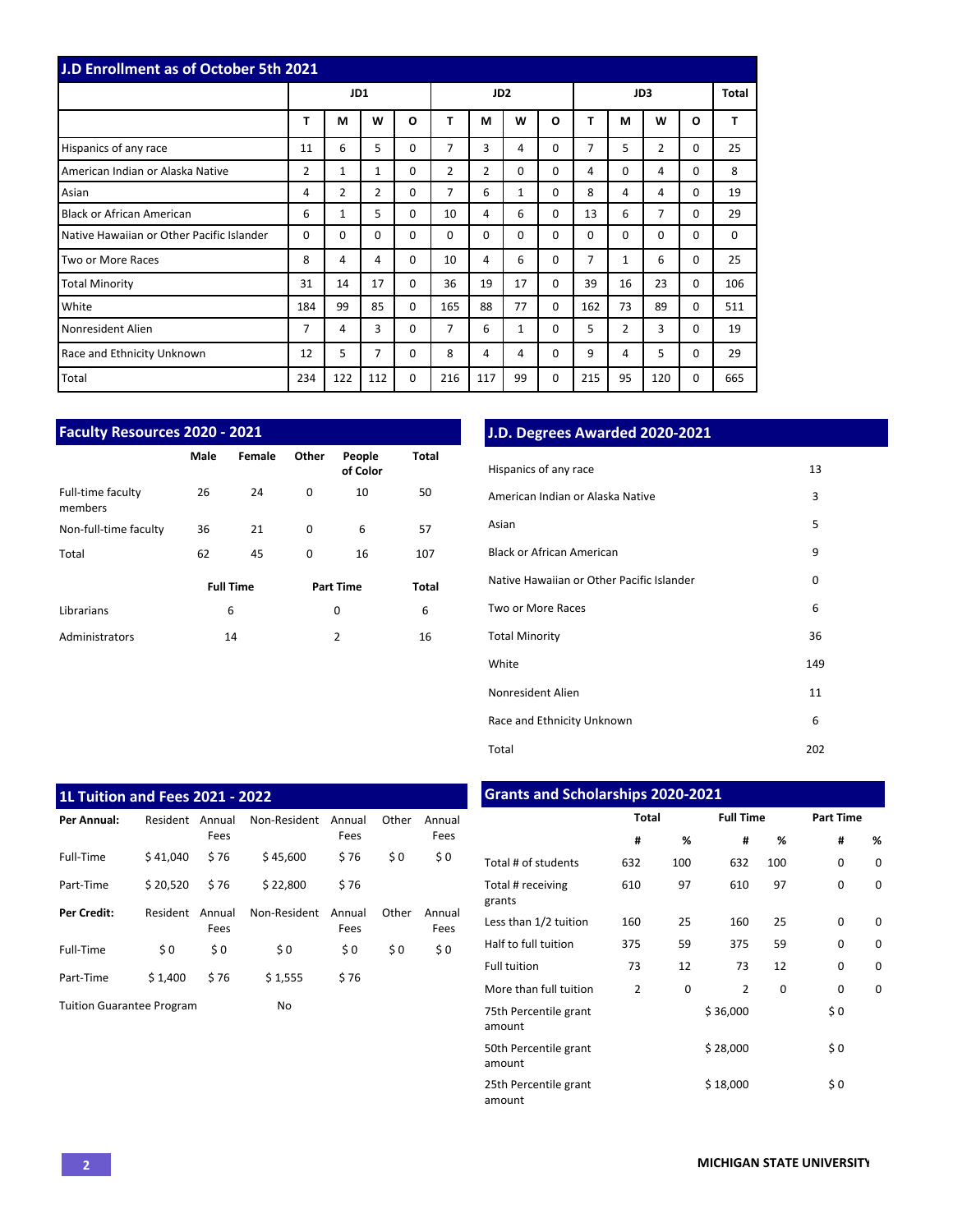| <b>Living Expenses 2021-2022</b>      |          |
|---------------------------------------|----------|
| Estimated Living Expenses for singles |          |
| Living on Campus                      | \$22,368 |
| Living Off Campus                     | \$22,368 |
| Living At Home                        | \$22.368 |

# **Conditional Scholarships 2020-2021**

The school does not award scholarships that may be reduced or eliminated based on law school academic performance other than failure to maintain good academic standing. Therefore, the school does not complete a 'conditional scholarship retention chart.'

| <b>Academic Attrition 2020-2021</b>       |              |          |          |          |     |          |                 |          |          |          |                 |          |          |     |
|-------------------------------------------|--------------|----------|----------|----------|-----|----------|-----------------|----------|----------|----------|-----------------|----------|----------|-----|
|                                           |              |          | JD1      |          |     |          | JD <sub>2</sub> |          |          |          | JD <sub>3</sub> |          |          | UL  |
|                                           | т            | м        | W        | O        | %   | Т        | м               | W        | O        | т        | M               | W        | O        | %   |
| Hispanics of any race                     | 0            | 0        | 0        | $\Omega$ | 0.0 | $\Omega$ | 0               | $\Omega$ | $\Omega$ | 0        | $\Omega$        | 0        | 0        | 0.0 |
| American Indian or Alaska Native          | 0            | $\Omega$ | $\Omega$ | $\Omega$ | 0.0 | $\Omega$ | $\Omega$        | $\Omega$ | $\Omega$ | $\Omega$ | $\Omega$        | 0        | $\Omega$ | 0.0 |
| Asian                                     | 0            | $\Omega$ | $\Omega$ | $\Omega$ | 0.0 | $\Omega$ | $\Omega$        | $\Omega$ | 0        | $\Omega$ | $\Omega$        | $\Omega$ | $\Omega$ | 0.0 |
| <b>Black or African American</b>          | 0            | $\Omega$ | $\Omega$ | $\Omega$ | 0.0 | $\Omega$ | $\Omega$        | $\Omega$ | $\Omega$ | $\Omega$ | $\Omega$        | $\Omega$ | $\Omega$ | 0.0 |
| Native Hawaiian or Other Pacific Islander | $\Omega$     | $\Omega$ | $\Omega$ | $\Omega$ | 0.0 | $\Omega$ | $\Omega$        | $\Omega$ | $\Omega$ | $\Omega$ | $\Omega$        | $\Omega$ | $\Omega$ | 0.0 |
| Two or More Races                         | 0            | $\Omega$ | $\Omega$ | $\Omega$ | 0.0 | $\Omega$ | $\Omega$        | $\Omega$ | $\Omega$ | $\Omega$ | $\Omega$        | 0        | $\Omega$ | 0.0 |
| <b>Total Minority</b>                     | 0            | $\Omega$ | $\Omega$ | $\Omega$ | 0.0 | $\Omega$ | $\Omega$        | $\Omega$ | $\Omega$ | $\Omega$ | $\Omega$        | 0        | $\Omega$ | 0.0 |
| White                                     | 1            | $\Omega$ | 1        | $\Omega$ | 0.7 | $\Omega$ | 0               | $\Omega$ | 0        | $\Omega$ | $\Omega$        | 0        | $\Omega$ | 0.0 |
| Nonresident Alien                         | 0            | $\Omega$ | $\Omega$ | $\Omega$ | 0.0 | $\Omega$ | $\Omega$        | $\Omega$ | 0        | $\Omega$ | $\Omega$        | $\Omega$ | $\Omega$ | 0.0 |
| Race and Ethnicity Unknown                | 0            | $\Omega$ | $\Omega$ | $\Omega$ | 0.0 | $\Omega$ | $\Omega$        | $\Omega$ | $\Omega$ | $\Omega$ | $\Omega$        | $\Omega$ | $\Omega$ | 0.0 |
| Total                                     | $\mathbf{1}$ | $\Omega$ | 1        | $\Omega$ | 0.5 | $\Omega$ | 0               | $\Omega$ | $\Omega$ | $\Omega$ | $\Omega$        | 0        | $\Omega$ | 0.0 |

| <b>Other Attrition 2020-2021</b>          |                |                |          |          |      |          |          |                 |          |          |          |             |          |     |
|-------------------------------------------|----------------|----------------|----------|----------|------|----------|----------|-----------------|----------|----------|----------|-------------|----------|-----|
|                                           |                |                | JD1      |          |      |          |          | JD <sub>2</sub> |          |          | JD3      |             |          | UL  |
|                                           | т              | M              | W        | O        | %    | Т        | М        | W               | O        | т        | М        | W           | O        | %   |
| Hispanics of any race                     | 0              | $\Omega$       | $\Omega$ | $\Omega$ | 0.0  | $\Omega$ | $\Omega$ | $\Omega$        | $\Omega$ | 0        | $\Omega$ | 0           | $\Omega$ | 0.0 |
| American Indian or Alaska Native          | $\Omega$       | $\Omega$       | $\Omega$ | $\Omega$ | 0.0  | $\Omega$ | $\Omega$ | $\Omega$        | $\Omega$ | $\Omega$ | $\Omega$ | $\Omega$    | $\Omega$ | 0.0 |
| Asian                                     | $\Omega$       | $\Omega$       | $\Omega$ | $\Omega$ | 0.0  | $\Omega$ | $\Omega$ | $\Omega$        | $\Omega$ | $\Omega$ | $\Omega$ | $\Omega$    | $\Omega$ | 0.0 |
| <b>Black or African American</b>          | $\Omega$       | $\Omega$       | $\Omega$ | $\Omega$ | 0.0  | $\Omega$ | $\Omega$ | $\Omega$        | $\Omega$ | $\Omega$ | $\Omega$ | $\Omega$    | $\Omega$ | 0.0 |
| Native Hawaiian or Other Pacific Islander | $\Omega$       | $\Omega$       | $\Omega$ | $\Omega$ | 0.0  | 0        | $\Omega$ | $\Omega$        | $\Omega$ | $\Omega$ | $\Omega$ | $\Omega$    | $\Omega$ | 0.0 |
| Two or More Races                         | 2              | $\overline{2}$ | 0        | $\Omega$ | 18.2 | $\Omega$ | $\Omega$ | $\Omega$        | $\Omega$ | $\Omega$ | $\Omega$ | 0           | $\Omega$ | 0.0 |
| <b>Total Minority</b>                     | $\overline{2}$ | $\overline{2}$ | $\Omega$ | $\Omega$ | 5.4  | $\Omega$ | $\Omega$ | $\Omega$        | $\Omega$ | 0        | $\Omega$ | $\Omega$    | $\Omega$ | 0.0 |
| White                                     | $\mathbf{1}$   | 1              | $\Omega$ | $\Omega$ | 0.7  | $\Omega$ | $\Omega$ | $\Omega$        | $\Omega$ | $\Omega$ | $\Omega$ | $\mathbf 0$ | $\Omega$ | 0.0 |
| Nonresident Alien                         | 0              | $\Omega$       | $\Omega$ | $\Omega$ | 0.0  | 0        | $\Omega$ | $\Omega$        | $\Omega$ | 0        | $\Omega$ | $\Omega$    | $\Omega$ | 0.0 |
| <b>Race and Ethnicity Unknown</b>         | 0              | $\Omega$       | $\Omega$ | $\Omega$ | 0.0  | $\Omega$ | $\Omega$ | $\Omega$        | $\Omega$ | $\Omega$ | $\Omega$ | $\Omega$    | $\Omega$ | 0.0 |
| Total                                     | 3              | 3              | 0        | $\Omega$ | 1.6  | $\Omega$ | 0        | 0               | $\Omega$ | 0        | 0        | 0           | 0        | 0.0 |

| <b>Transfers 2020-2021</b> |      |
|----------------------------|------|
| <b>IJD1 Transfers Out</b>  |      |
| Transfers In*              |      |
| 175th Percentile JD1 GPA   | 0.00 |